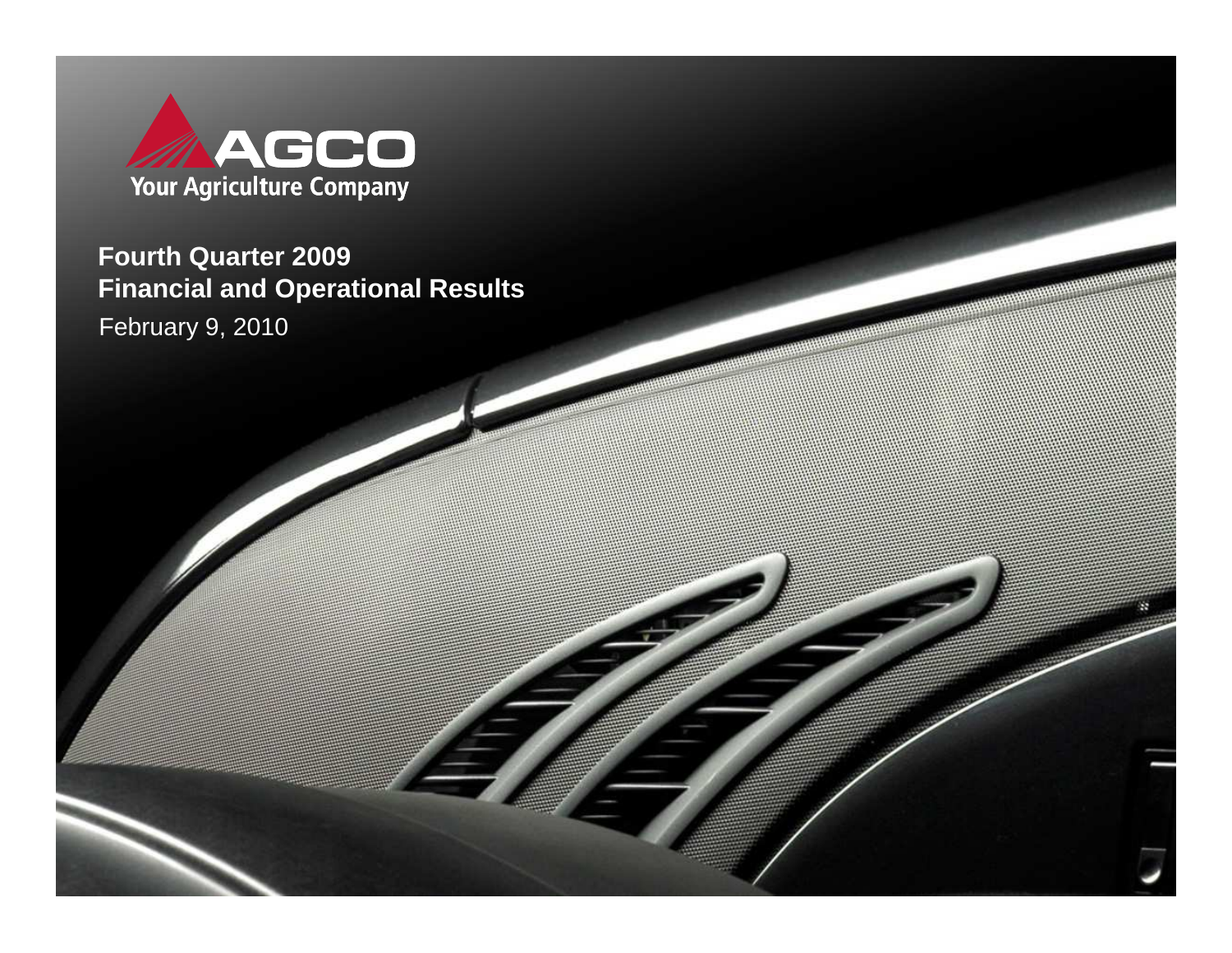### Forward-Looking Statements



Statements that are not historical facts, including the projections of earnings per share, sales, population growth, market demand and conditions, product offerings, margin and productivity improvements, plant idling, inventory management, working capital, free cash flow, exchange rates, production volumes, general economic conditions, pricing increases, farm incomes, grain consumption, capital expenditures, pension and benefit plan costs, and engineering and restructuring expense, are forward-looking and subject to risks which could cause actual results to differ materially from those suggested by the statements. These forward-looking statements involve a number of risks and uncertainties. The following are among the factors that could cause actual results to differ materially from the results discussed in or implied by the forward-looking statements. Further information concerning these and other factors is included in AGCO's filings with the Securities and Exchange Commission, including its Form 10-K for the year ended December 31, 2008. AGCO disclaims any obligation to update any forward-looking statements except as required by law.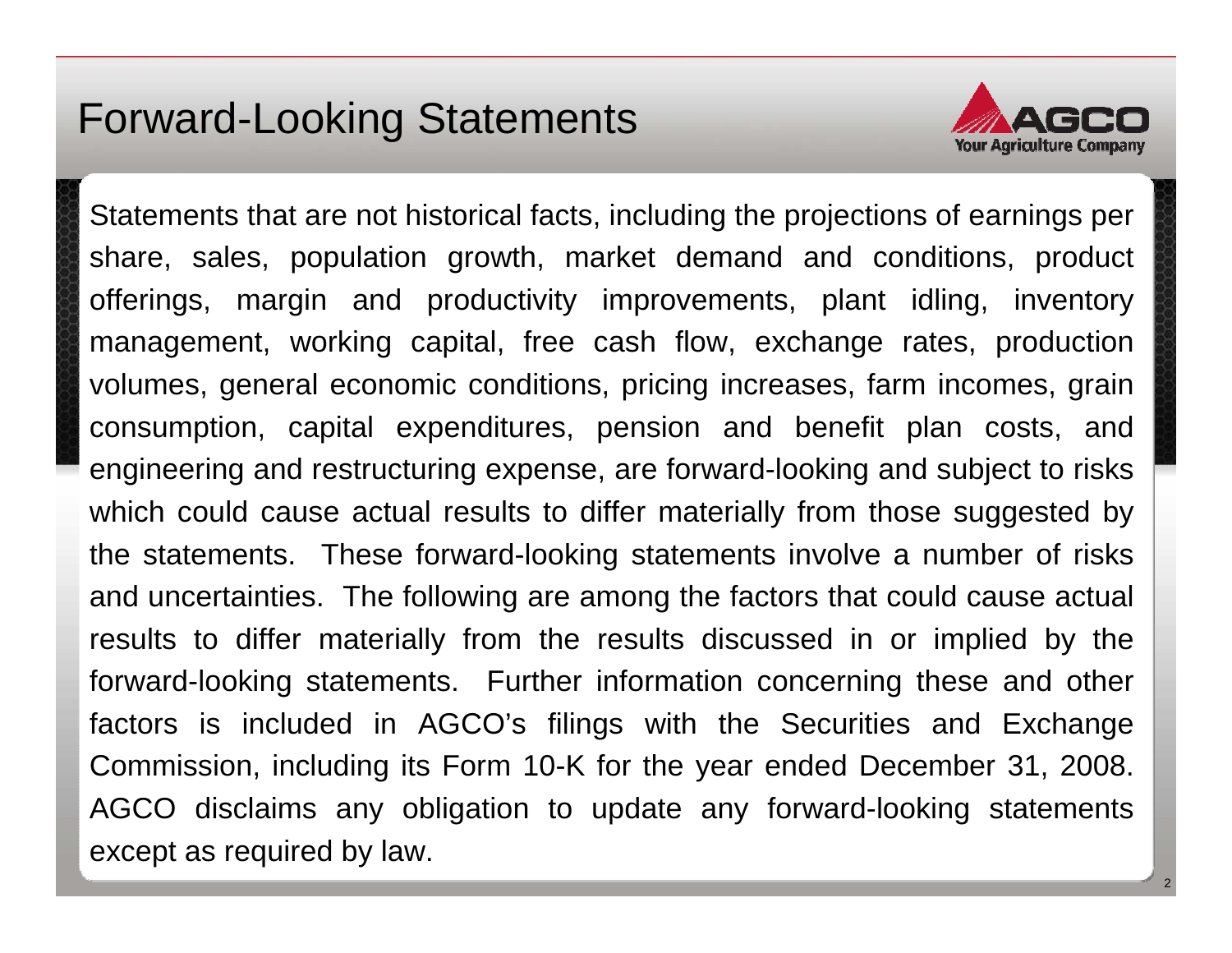## Financial Summary



|                            | Q409    | <b>Q409 vs</b><br>0408 | <b>YTD</b><br>2009 | <b>YTD09-vs</b><br>YTD08 |
|----------------------------|---------|------------------------|--------------------|--------------------------|
| Net Sales (\$Ms)           | 1,852.5 | $-14.1%$               | 6,630.4            | $-21.3%$                 |
| <b>Gross Profit (\$Ms)</b> | 267.3   | $-28.9%$               | 1,072.5            | $-28.5%$                 |
| Adj. Op. Inc. $*(\$Ms)$    | 58.3    | $-58.3%$               | 232.5              | $-58.9%$                 |
| Adj. Op. Margin*           | 3.1%    | $-334$ bps             | 3.5%               | $-320$ bps               |
| Adj. Diluted EPS*          | \$0.42  | $-$ \$0.63             | \$1.55             | $-$ \$2.40               |

\*Reflects adjusted results, which exclude restructuring and other infrequent items. Please see reconciliations to GAAP metrics provided in the appendix to this presentation.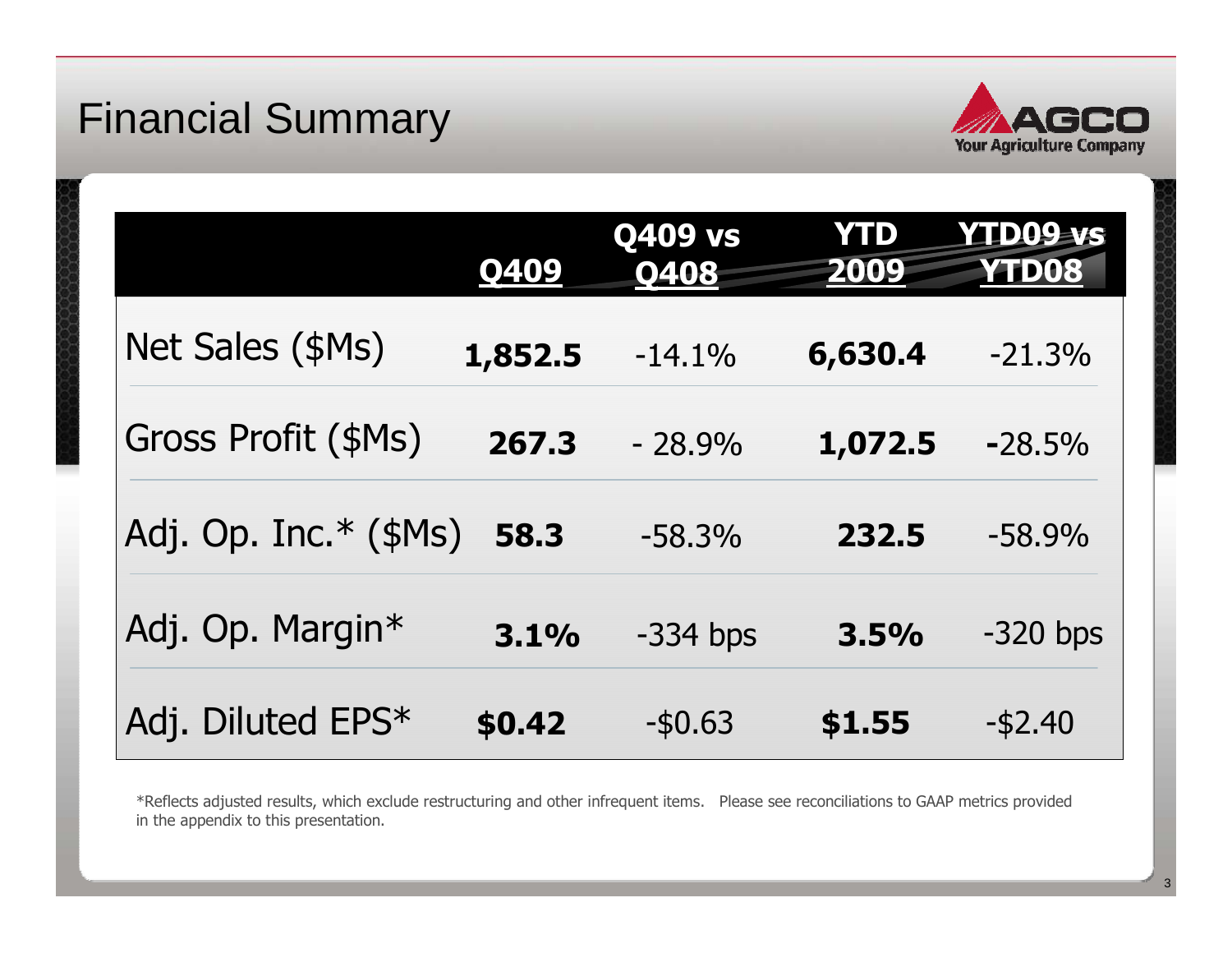## Tractor/Combine Production



Production Units



- ● Production down 23% in Q409 vsQ408
- Full year 2009 production down 24% from 2008
- Large cuts in Q4 in EAME and NA – Small increases in SA and EAPAC

4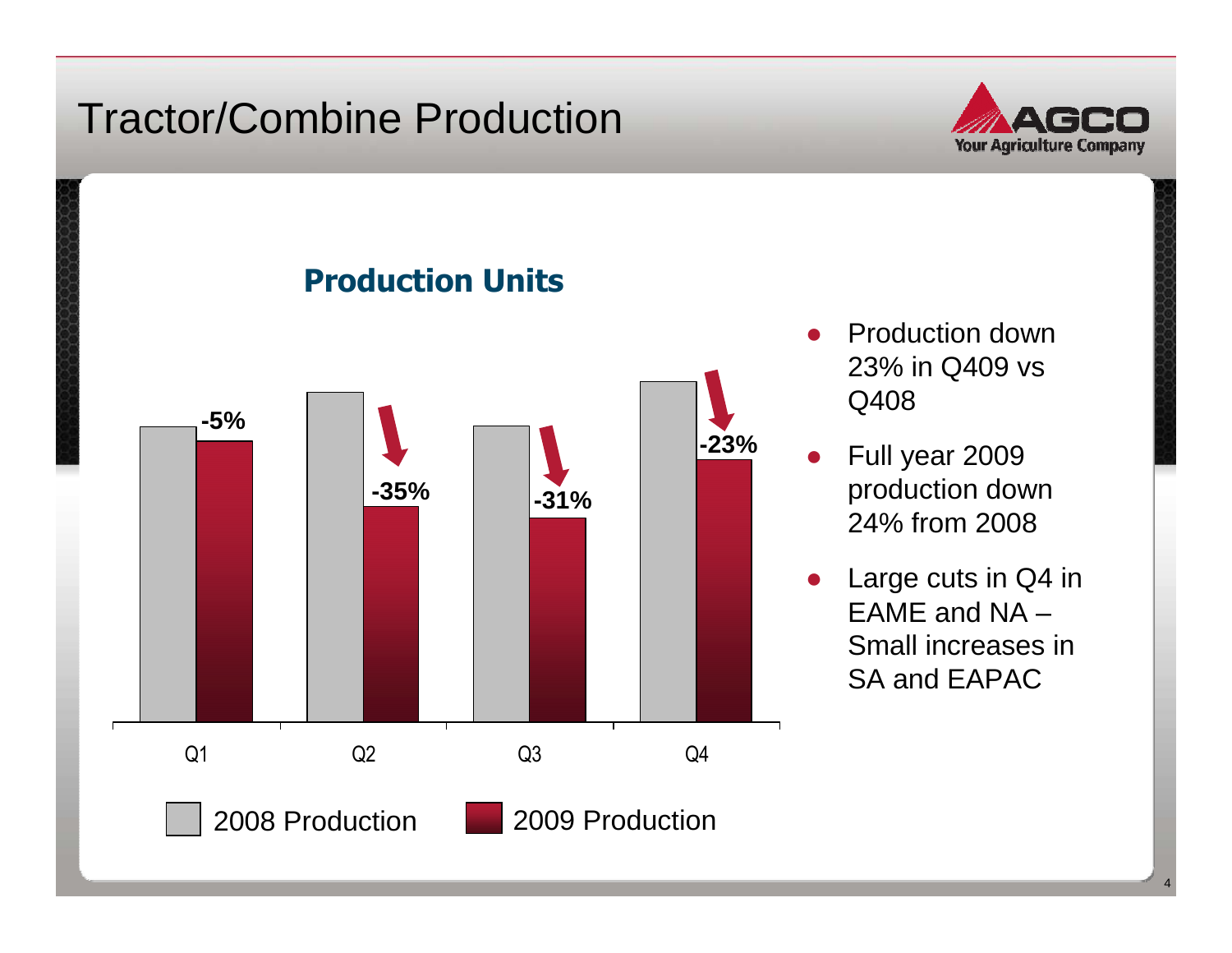### Industry Overview**Your Agriculture Company December 2009 YTD Retail Units**North America**America**<br>Tractors — Industry **YTD09 vs YTD08**  $-$  Industry  $-21\%$ <br>- AGCO – AGCO Combines – Industry +15%<br>- AGCO – AGCO **Europe** Tractors  $-$  Industry  $-460$ – AGCO **South America** Tractors  $-$  Industry  $-17\%$ – AGCO Combines – Industry – 36%<br>Decesion – 2008 – AGCO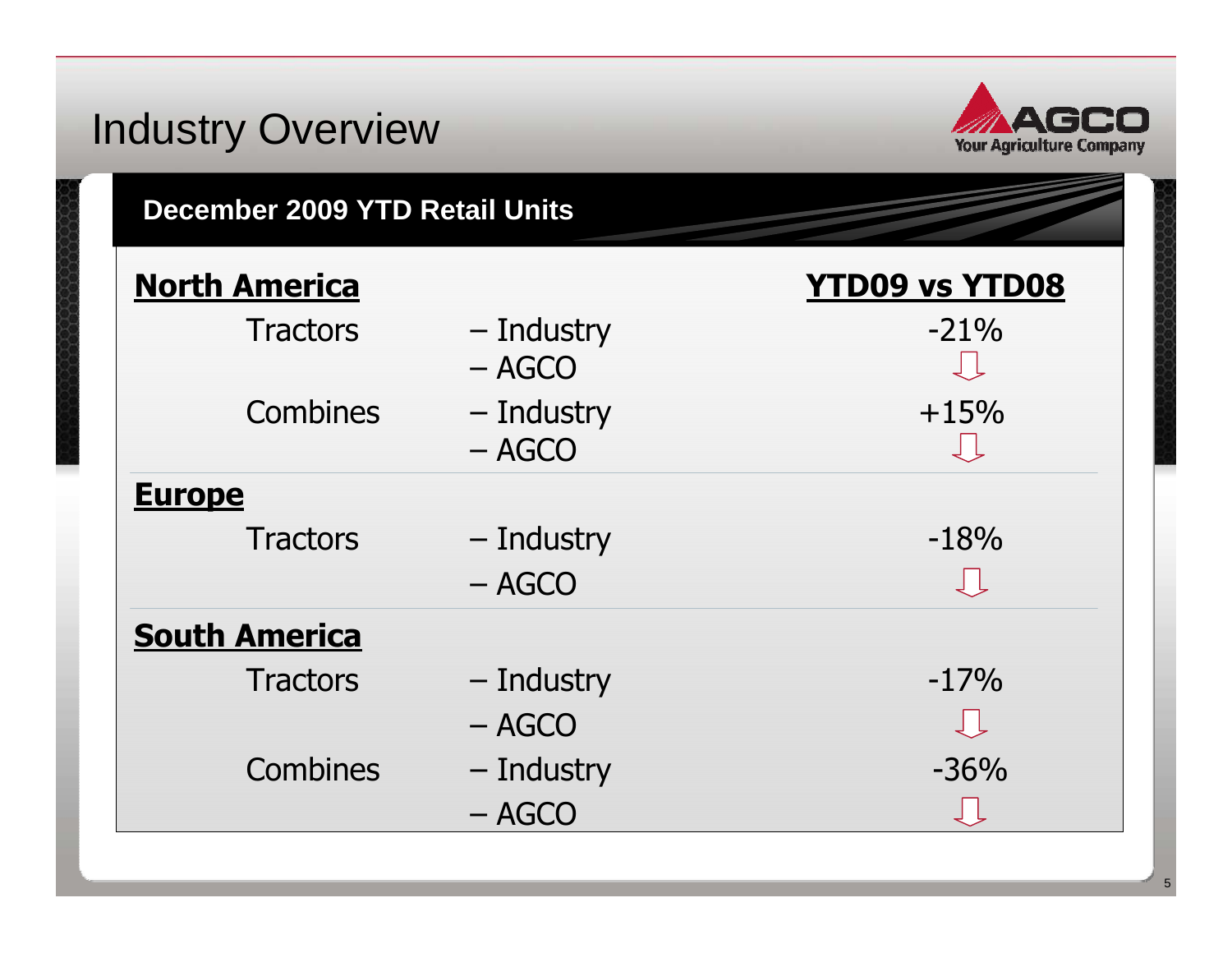### Regional Net Sales Results



Consol.

**-24%**

**-17%**

Consol.

**-42%**

**-18%**

NorthAmerica

NorthAmerica

**+62%**

EAPAC

**+9%**

EAPAC

6



\* Reflects adjusted results. Please see the reconciliations to GAAP metrics in the appendix to this presentation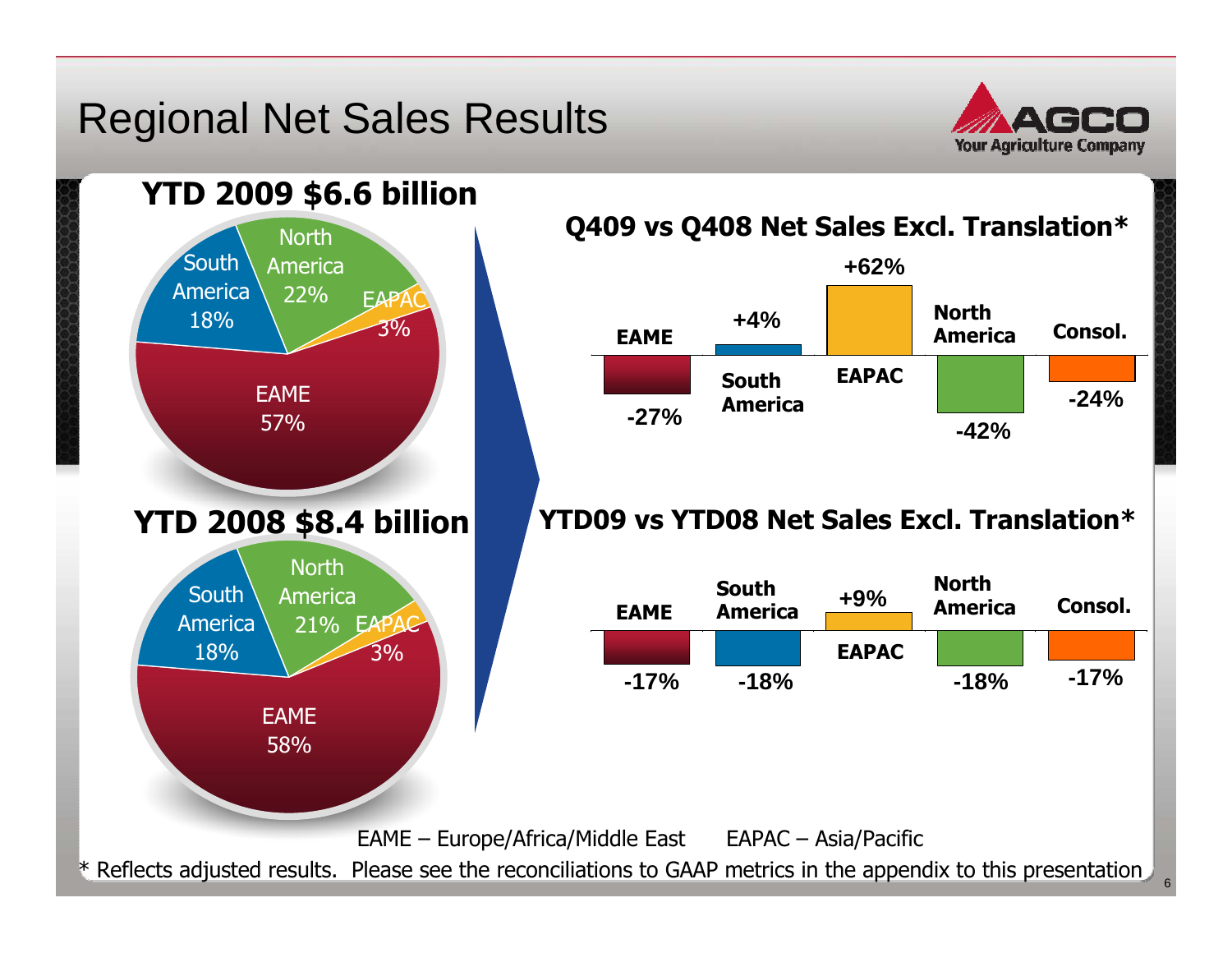## Net Sales and Margins



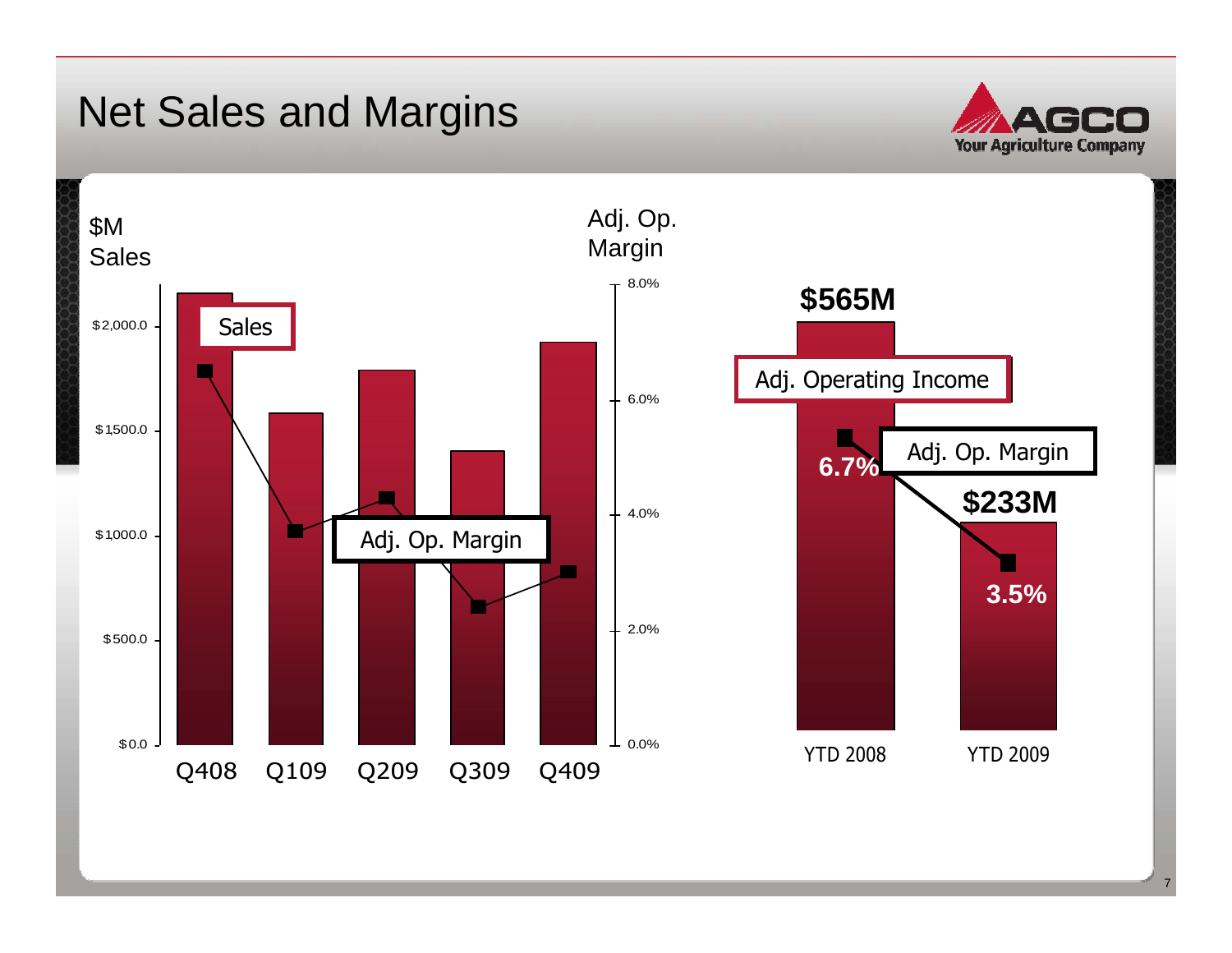## Progress in Reducing Dealer/Company Inventory



- ● Company + Dealer inventory down over \$550M from Y/E 2008
- ● A/P also reduced due to lower production levels
- ●Will continue working capital focus in 2010

8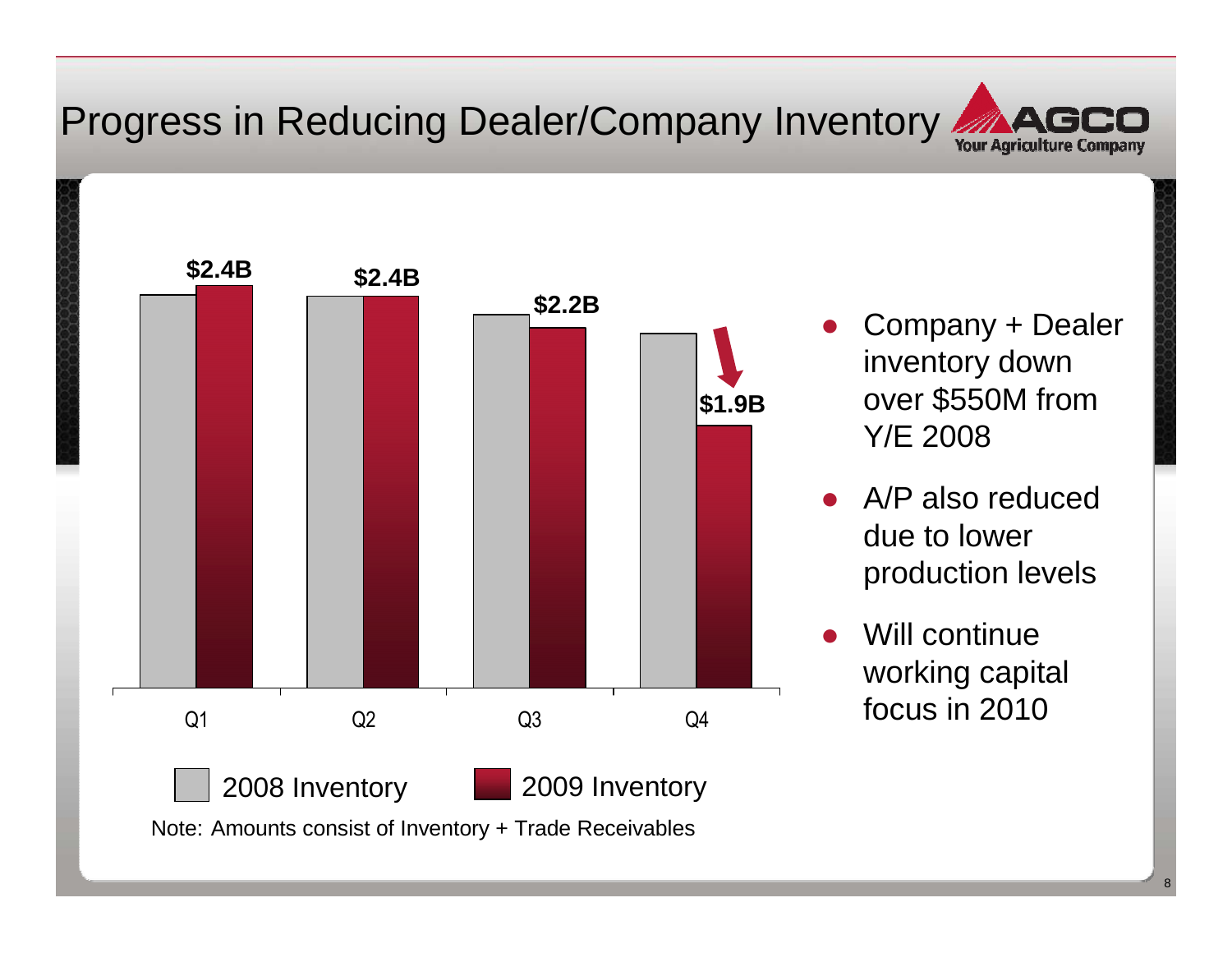### Free Cash Flow\*



#### **Q4 Free Cash Flow**

(3 Months Ended December 31 )

#### +\$448M



- Production cuts and inventory reductions generated positive FCF in Q409
- Q409 FCF included \$41M positive impact of A/R transfer to AGCO Finance
- Targeting positive FCF for 2010

Note: Free cash flow is defined as net cash provided by operating activities less capital expenditures.

**YTD Free Cash Flow**

(12 Months Ended December 31 )

\* Please see reconciliations to GAAP metrics provided in the appendix to this presentation.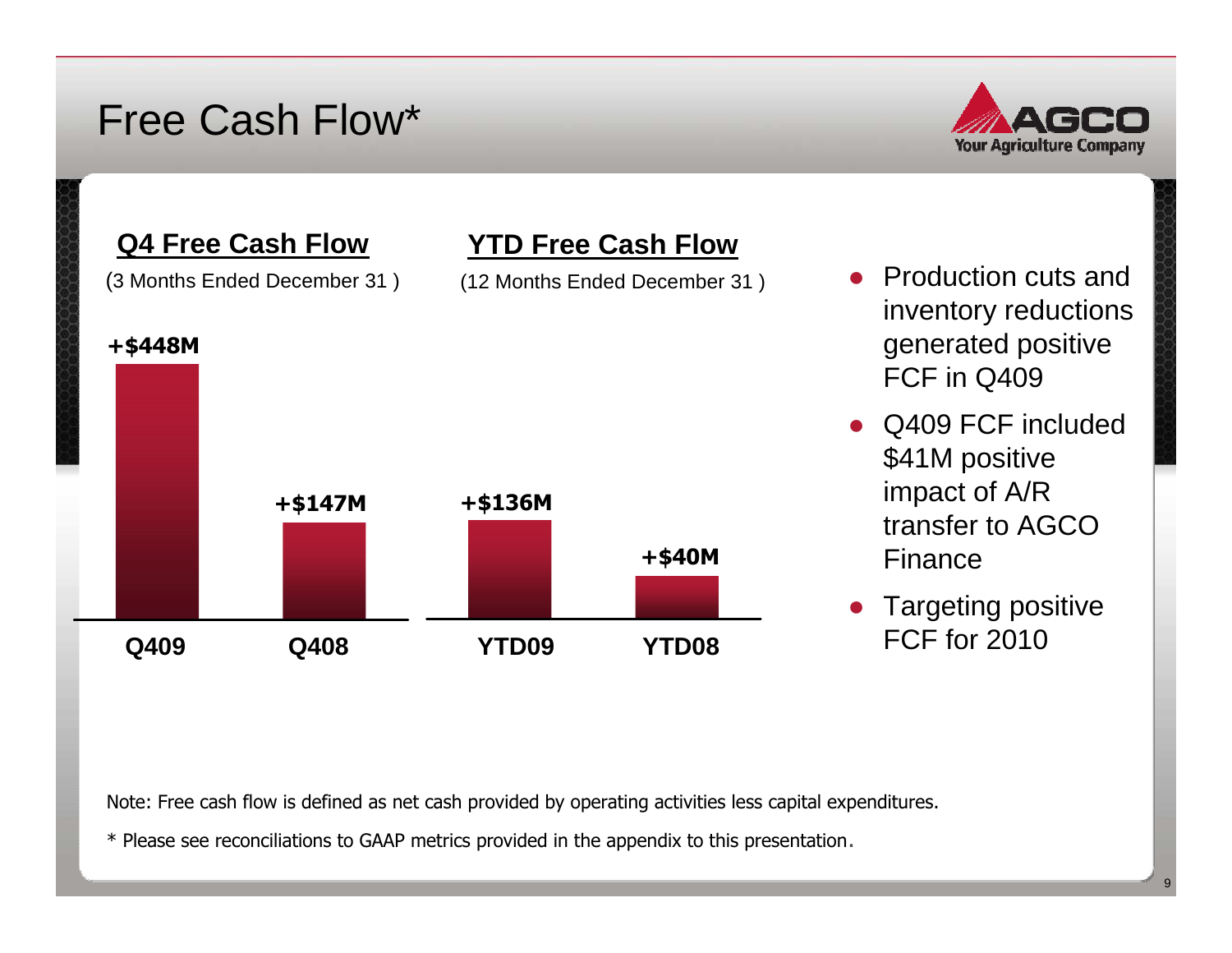### Capital Expenditures – Investing for Growth



#### Continuing to Invest



#### 2009 Capex Components

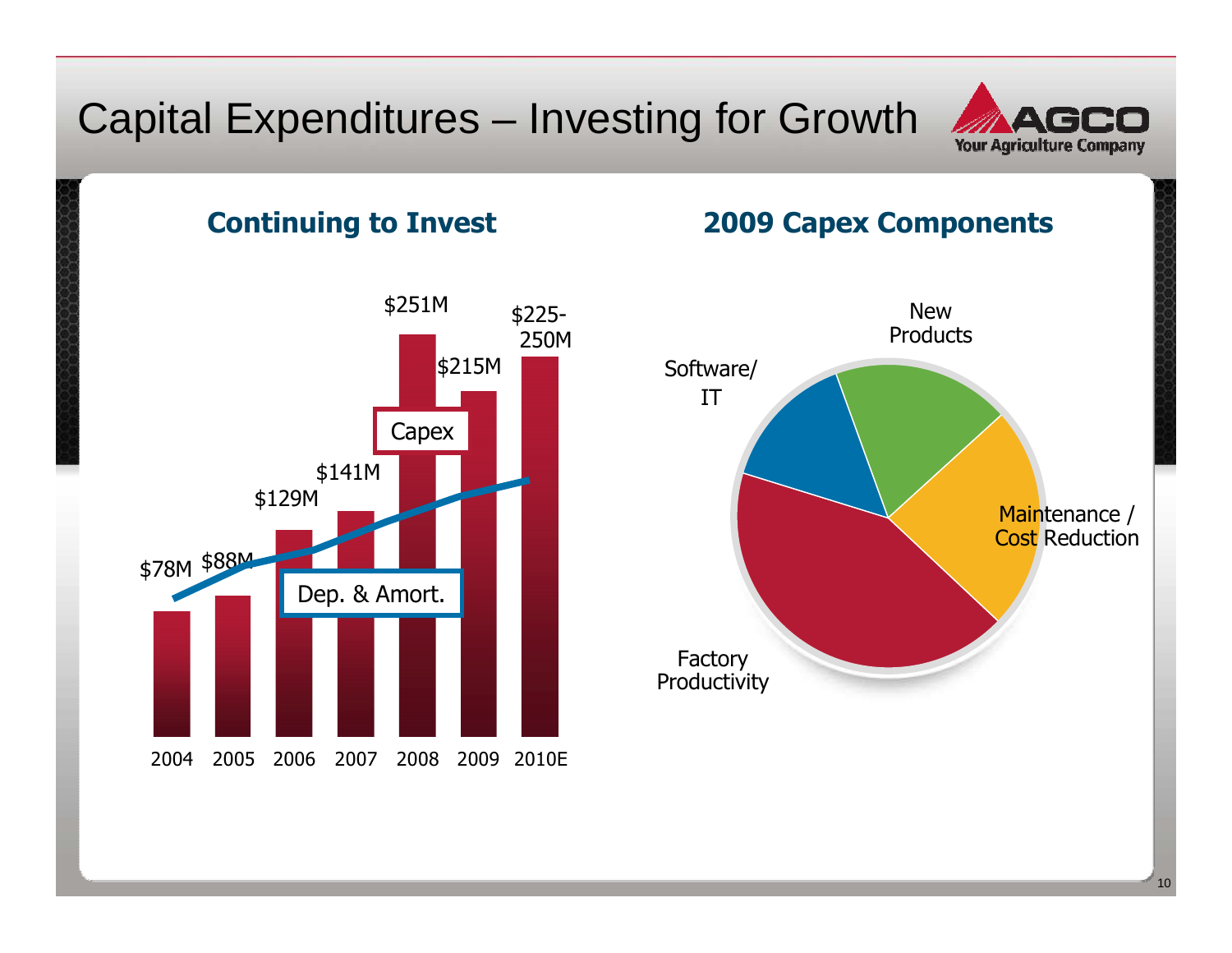# 2010 Assumptions – Summary



- ●Limited visibility due to reduced order boards
- ● Agricultural industry sales
	- NA down approximately 5-10% vs. 2009
	- SA approximately flat to up 5% vs. 2009
	- Western Europe down approximately 10% vs. 2009
- ●2.5-3% pricing
- ● 20% increase in engineering expense for new product development and tier 4 emission requirements
- ●Gross margin improvement
- ● Pension and OPEB expense increases by approximately \$9M
- ● First half weakness compared to 2009 sales levels
	- Loss expected in Q1 2010





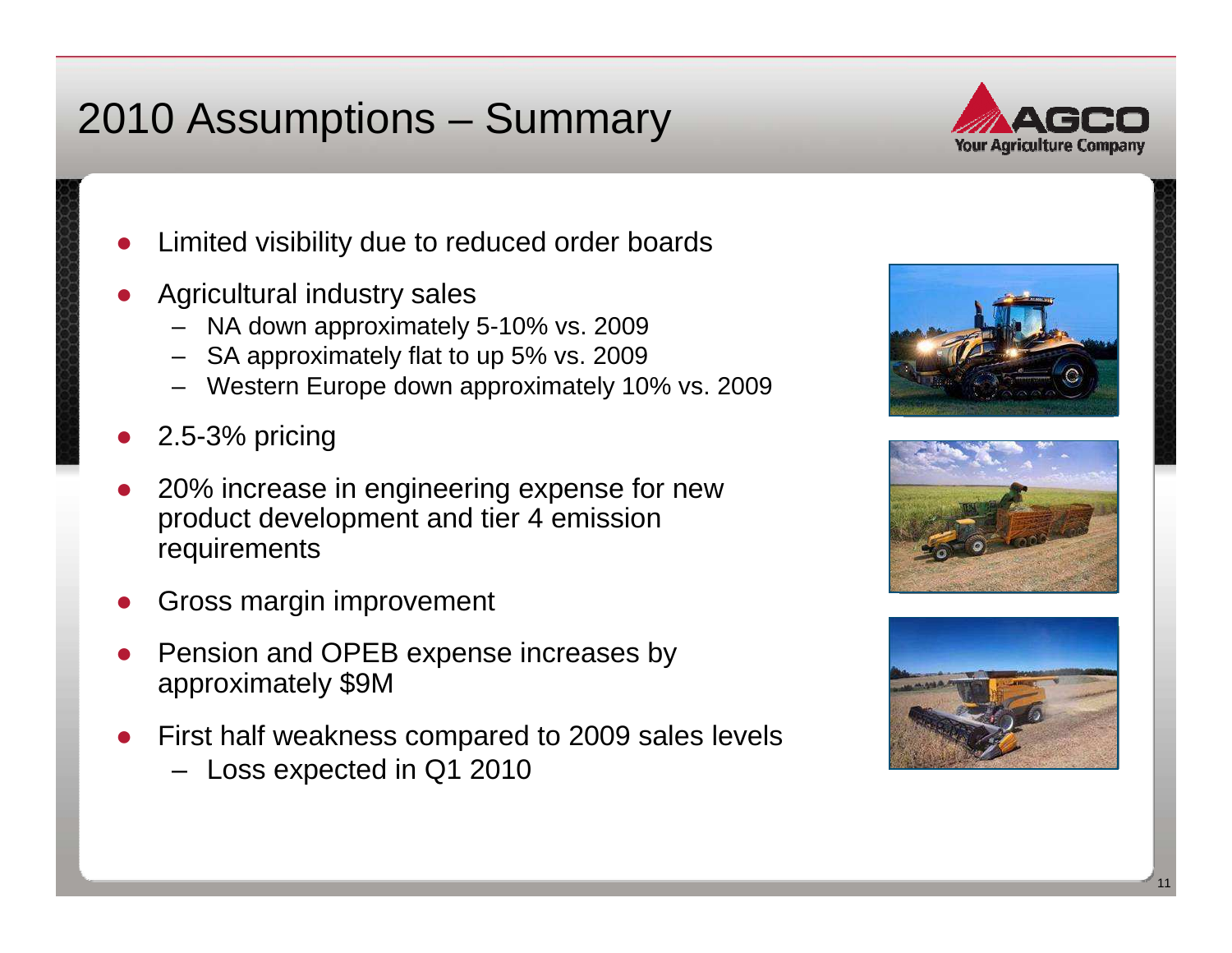| 2010 Targets         | <b>Your Agriculture Company</b> |
|----------------------|---------------------------------|
|                      |                                 |
| <b>Total sales</b>   | \$6.6-\$6.8B                    |
| <b>Diluted EPS</b>   | \$1.55-\$1.65                   |
| Capital expenditures | \$225-\$250M                    |
| Free cash flow*      | \$75-\$100M                     |
|                      |                                 |

\* Free cash flow is defined as net cash from operating activities less capital expenditures. Please see reconciliations to GAAP metrics provided in the appendix to this presentation.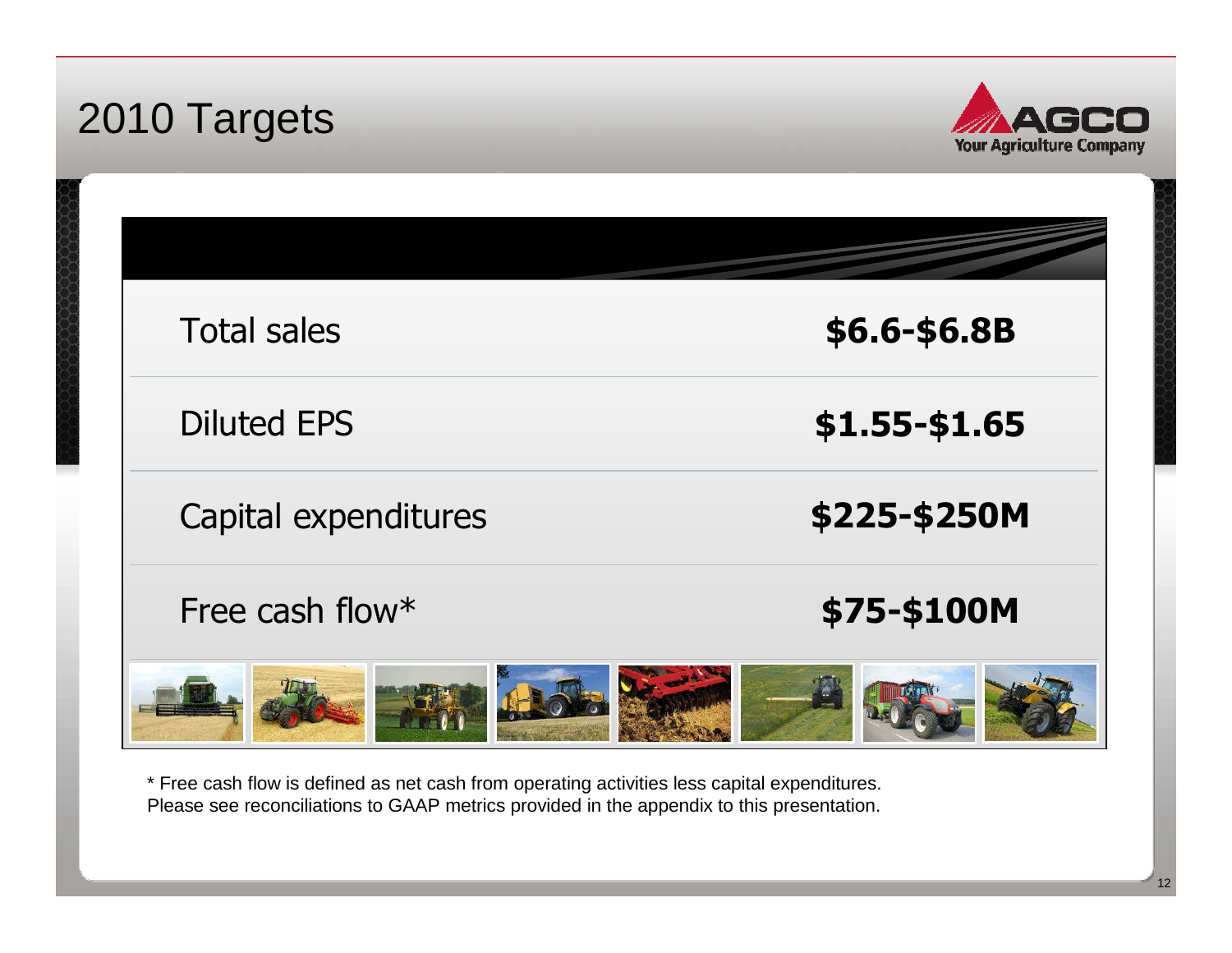

#### **Free Cash Flow**

\$M

|                                                 | 3 months<br>ended<br>December 31,<br>2009 | 3 months<br>ended<br>December 31,<br>2008 |  |
|-------------------------------------------------|-------------------------------------------|-------------------------------------------|--|
| Net cash provided by operating activities       | 513.8<br><sup>S</sup>                     | 243.3                                     |  |
| Less:<br>Capital expenditures<br>Free cash flow | (66.0)<br>447.8                           | (95.8)<br>147.5                           |  |

Note: Free cash flow is defined as net cash provided by operating activities less capital expenditures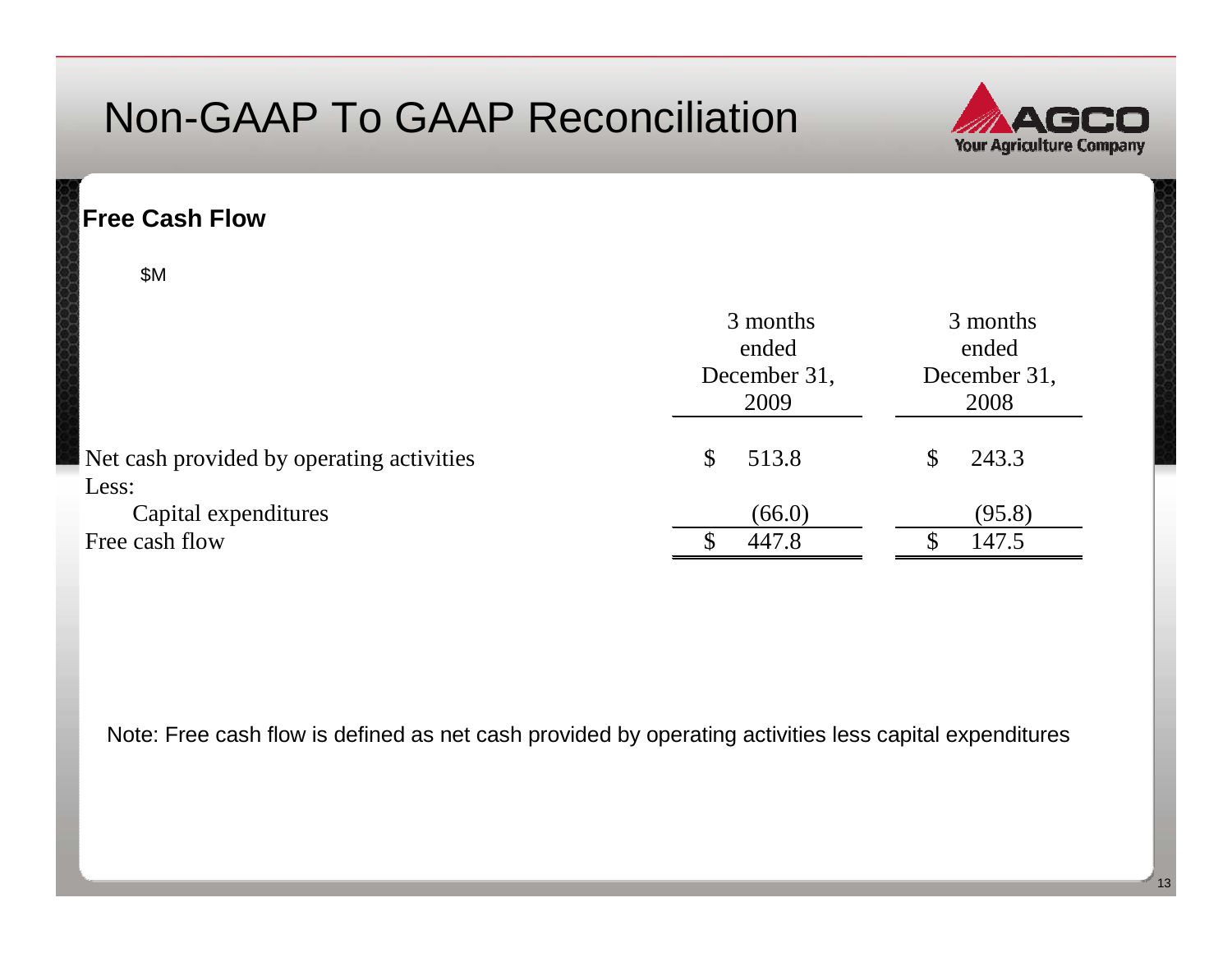

14

#### **Free Cash Flow**

\$M

|                                                    | Year<br>ended<br>December 31,<br>2009 | Year<br>ended<br>December 31,<br>2008 |
|----------------------------------------------------|---------------------------------------|---------------------------------------|
| Net cash provided by operating activities<br>Less: | 351.7<br>\$                           | 291.3                                 |
| Capital expenditures<br>Free cash flow             | (215.3)<br>136.4                      | (251.3)<br>40.0                       |

Note: Free cash flow is defined as net cash provided by operating activities less capital expenditures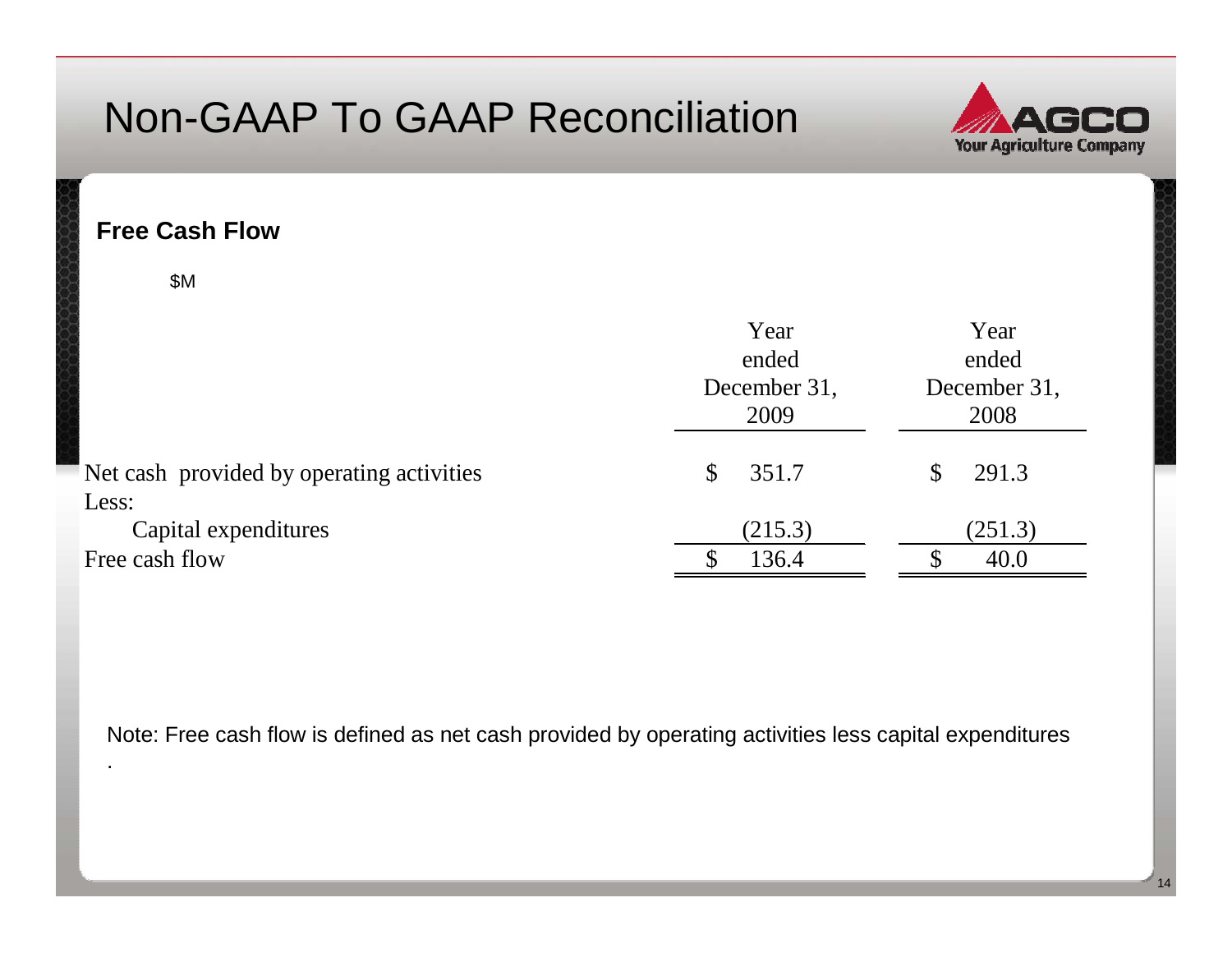

#### **Free Cash Flow**

\$M

|                                                 | <b>Estimated Year</b><br>ended<br>December 31,<br>2010 | Year<br>ended<br>December 31,<br>2009 |  |
|-------------------------------------------------|--------------------------------------------------------|---------------------------------------|--|
| Net cash provided by operating activities       | 300-350<br>\$                                          | 351.7                                 |  |
| Less:<br>Capital expenditures<br>Free cash flow | $(225-250)$<br>75-100                                  | (215.3)<br>136.4                      |  |

Note: Free cash flow is defined as net cash provided by operating activities less capital expenditures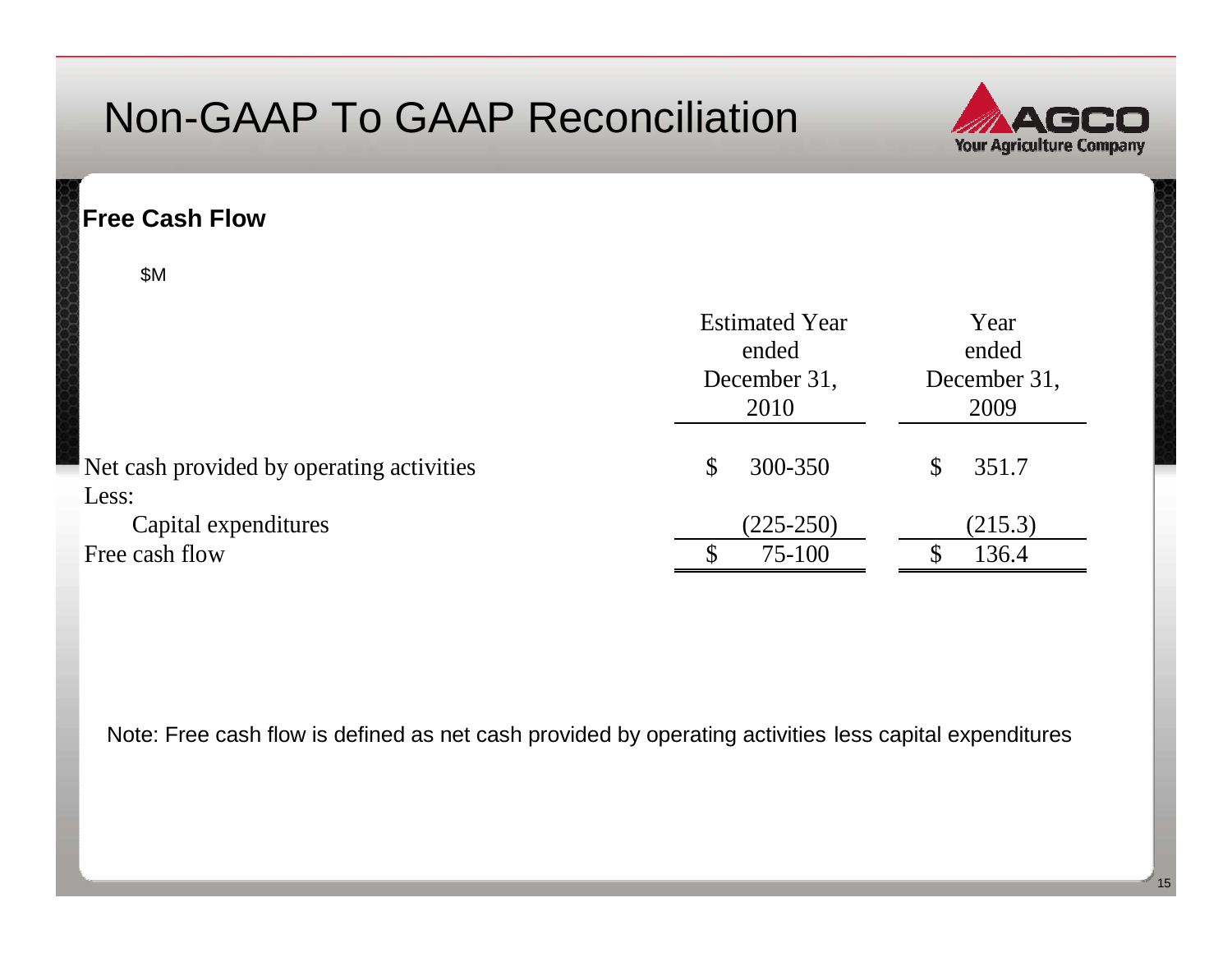

16

| <b>\$M</b><br>(except per share amts)                         | Three months ended December 31, |                                     |                                  |                                     |                                     |                                  |
|---------------------------------------------------------------|---------------------------------|-------------------------------------|----------------------------------|-------------------------------------|-------------------------------------|----------------------------------|
|                                                               |                                 | 2009                                |                                  |                                     | 2008                                |                                  |
|                                                               | Income<br>From<br>Operations    | <b>Net</b><br>Income <sup>(1)</sup> | Earnings<br>Per<br>$Share^{(1)}$ | Income<br>From<br><b>Operations</b> | <b>Net</b><br>Income <sup>(1)</sup> | Earnings<br>Per<br>$Share^{(1)}$ |
| As adjusted<br>Restructuring and other<br>infrequent expenses | 58.3<br>$\mathbb{S}^-$          | \$40.3                              | \$0.42                           | \$139.9                             | 98.5<br>$\mathbb{S}^-$              | 1.05<br>$\mathbb{S}$             |
| (income)                                                      | 9.4                             | 6.8                                 | 0.07                             | (0.1)                               |                                     |                                  |
| As reported                                                   | 48.9                            | \$33.5                              | \$0.35                           | \$140.0                             | 98.5                                | \$1.05                           |

 $(1)$  After tax.

See accompanying notes in the Company's press release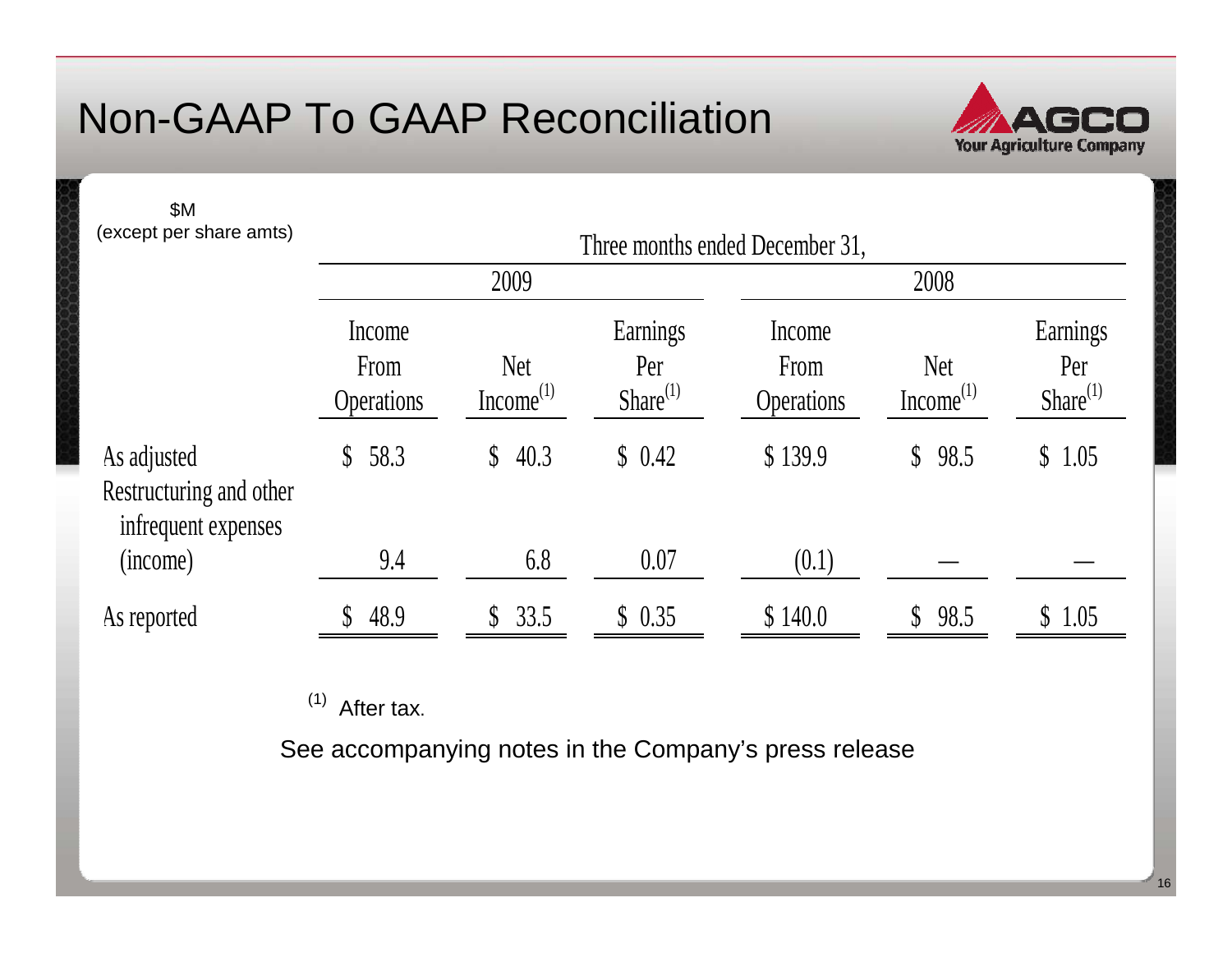

17

\$M (except per share amts)

|                                        | Years ended December 31,            |                                     |                                 |                                     |                                     |                                  |
|----------------------------------------|-------------------------------------|-------------------------------------|---------------------------------|-------------------------------------|-------------------------------------|----------------------------------|
|                                        | 2009                                |                                     |                                 | 2008                                |                                     |                                  |
|                                        | Income<br>From<br><b>Operations</b> | <b>Net</b><br>Income <sup>(1)</sup> | Eamings<br>Per<br>$Share^{(1)}$ | Income<br>From<br><b>Operations</b> | <b>Net</b><br>Income <sup>(1)</sup> | Earnings<br>Per<br>$Share^{(1)}$ |
| As adjusted<br>Restructuring and other | \$232.5                             | \$145.5                             | \$1.55                          | \$565.2                             | \$386.1                             | \$3.95                           |
| infrequent expenses                    | 13.2                                | 9.8                                 | 0.11                            | 0.2                                 | 0.2                                 |                                  |
| As reported                            | \$219.3                             | \$135.7                             | 1.44                            | \$565.0                             | \$385.9                             | \$3.95                           |

 $(1)$  After tax

See accompanying notes in the Company's press release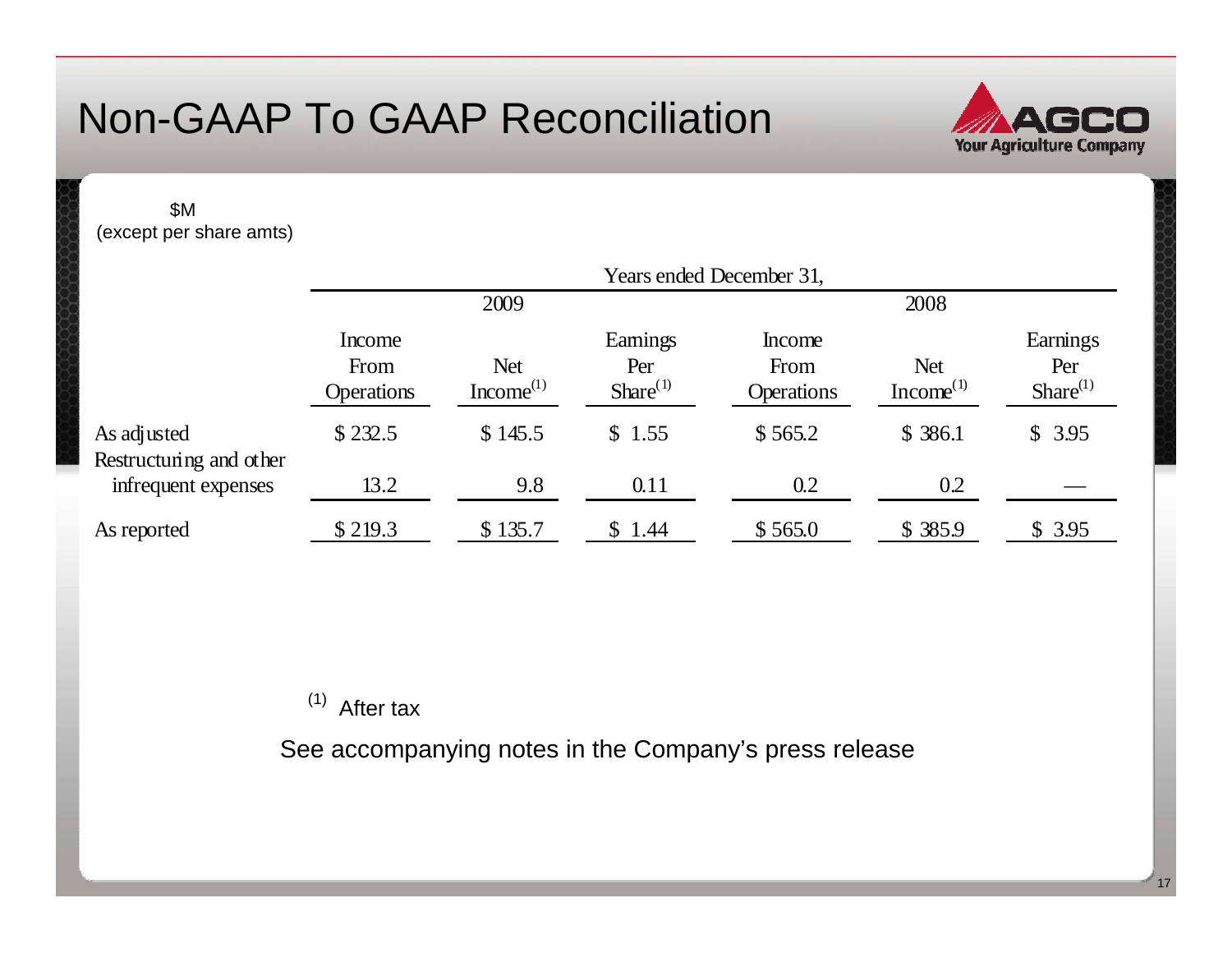

#### *AGCO Regional Net Sales (in millions)*

|               | Three Months Ended December 31, |                       |                       |                                                               |
|---------------|---------------------------------|-----------------------|-----------------------|---------------------------------------------------------------|
|               | 2009                            | 2008                  | % change<br>from 2008 | % change from<br>2008 due to<br>currency<br>translation $(1)$ |
| North America | $\mathbb{S}$<br>311.5           | $\mathbb{S}$<br>520.5 | $-40.2%$              | $+ 1.9%$                                                      |
| South America | 429.1                           | 327.4                 | $+31.0%$              | $+27.4%$                                                      |
| <b>EAME</b>   | 1,026.6                         | 1,266.3               | $-18.9%$              | $+$ 8.1%                                                      |
| Asia/Pacific  | 85.3                            | 43.0                  | $+98.5%$              | $+36.4%$                                                      |
| <b>Total</b>  | \$1,852.5                       | \$2,157.2             | $-14.1%$              | $+10.1%$                                                      |
|               | Years Ended December 31,        |                       |                       |                                                               |
|               | 2009                            | 2008                  |                       |                                                               |
| North America | \$1,442.7                       | \$1,794.3             | $-19.6%$              | $-2.1%$                                                       |
| South America | 1,167.1                         | 1,496.5               | $-22.0\%$             | $-4.1%$                                                       |
| <b>EAME</b>   | 3,782.1                         | 4,905.4               | $-22.9%$              | $-6.1\%$                                                      |
| Asia/Pacific  | 238.5                           | 228.4                 | $+4.5%$               | $-4.2%$                                                       |
| <b>Total</b>  | \$6,630.4                       | \$8,424.6             | $-21.3%$              | $-4.8\%$                                                      |
|               |                                 |                       |                       |                                                               |

(1) See disclosure of constant currency calculation on slide 19